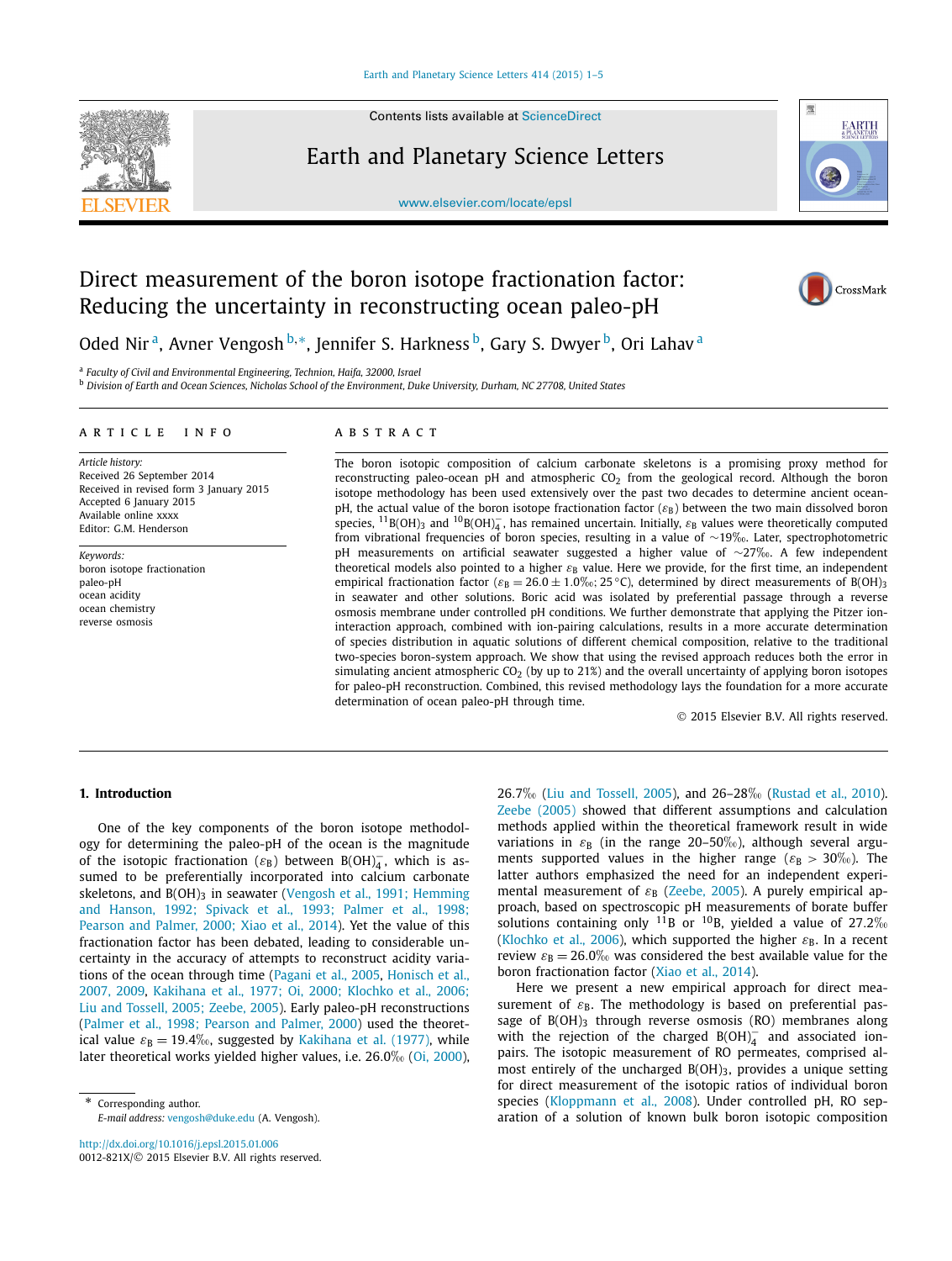<span id="page-1-0"></span>permits accurate assessment of the isotopic fractionation between the two main aqueous boron species. We derived a mathematical expression to enable accurate determination of the fractionation factor by a least-square linear regression. The expression was derived from a mass balance (Zeebe and [Wolf-Gladrow,](#page-4-0) 2001) of the dissolved (B) and isotopic ( $\delta^{11}$ B) composition of the total boron system (B<sub>T</sub>,  $\delta^{11}$ B<sub>T</sub>), boric acid (B<sub>3</sub>,  $\delta^{11}$ B<sub>3</sub>), borate (B<sub>4</sub>,  $\delta^{11}$ B<sub>4</sub>; including borate ion-pairs),  $\alpha_B(10^{-3}\varepsilon_B + 1)$ , and  $\varepsilon_B$  (the fractionation factor between boron species):

$$
\delta^{11} \mathbf{B}_4 = \frac{\delta^{11} \mathbf{B}_\mathrm{T} \cdot \mathbf{B}_\mathrm{T} - \varepsilon_\mathrm{B} \mathbf{B}_3}{\mathbf{B}_4 + \alpha_\mathrm{B} \mathbf{B}_3} \tag{1}
$$

 $\delta^{11}B_3 = \delta^{11}B_4 \cdot \alpha_B + \varepsilon_B$  (2)

Substituting Eq. (1) into Eq. (2), eliminating  $\alpha_B$  and B<sub>4</sub> by using the relations  $\alpha_B = 10^{-3} \varepsilon_B + 1$  and  $B_4/B_T = 1 - B_3/B_T$ , respectively, and rearranging yields the following expression:

$$
\delta^{11}B_3 = \varepsilon_B [1 - B_3/B_T + 10^{-3} (\delta^{11}B_T - \delta^{11}B_3 \cdot B_3/B_T)] + \delta^{11}B_T
$$
 (3)

Based on this framework, we conducted a series of experiments in which seawater, brackish groundwater and boron-spiked artificial solutions were passed through a reverse osmosis (RO) membrane under controlled pressure and pH. This experimental design provides a unique opportunity to isolate and exclusively measure the isotopic ratio of boric acid and thus determine the boron isotope fractionation factor between boron species.

#### **2. Materials and methods**

Reverse osmosis experiments were carried out using a membrane filtration pilot-scale unit, supporting one SW30HRLE-4040 Dow filmtec® membrane module (diameter  $= 4$ <sup>"</sup> and length  $=$ 40"). In the filtration experiments, the examined solution was pumped from a feed tank (containing ∼100 l of solution) to a high-pressure, positive-displacement pump (Hydra-Cell, D/G-10-X), using a centrifugal booster pump (Pedrolo, 2-4CR). The pressurized feed water was pumped through a membrane element installed in a Bell, ORL4-E-1000 pressure vessel. The working pressure was controlled by a valve at the brine outlet, while the feed flow-rate (cross-flow velocity) was independently adjusted using a frequency converter to control the pump. Both parameters were continuously recorded by digital meters connected to a computer, while the permeate flow rate was determined manually by accurately measuring the change of permeate volume with time. In order to minimize concentration–polarization effects, the feed flow-rate was adjusted to the maximum value obtainable by the high-pressure pump (32 l*/*min). In order to minimize pH variations resulting from the concentration of the feed during a given experiment and the permeation of acid-base species (e.g.,  $B(OH)_3$ ,  $CO<sub>2</sub>$ , H<sup>+</sup> and OH<sup>-</sup>) (Nir et al., [2014\)](#page-3-0), the feed pressure was adjusted to maintain a minimal permeate stream of ∼1 l*/*min, i.e.  $~\sim$ 3% of the feed flow rate (e.g., for seawater, the adjusted pressure was 29–31 bars). An estimation of the error resulting from these effects is provided in the supporting information file. The pH of the feed was adjusted in the different experiments by either strong acid or strong base (HCl/KOH) and the procedure was repeated for pH values in the range 7.0 to 9.5. The reported pH values are the average value between the feed and the brine streams; however the difference was always *<*0.03 pH units, indicative of stable operation. For each measured pH value, B speciation in the seawater feed was determined using the Pitzer approach, as implemented in the computer program PHREEQC [\(Parkhurst](#page-4-0) and Appelo, 2013). Accurate pH measurements in concentrated solutions (ionic strength *>*0.4 M) were performed by the method described by [Nir](#page-3-0) et al.

[\(2014\).](#page-3-0) The compositions of all feed solutions used in the study are provided in the supporting information file. The RO experiments were conducted in a full recirculation mode, i.e. the brine and permeate streams were directed back to the feed tank and the system was allowed to stabilize for at least 20 min for every RO experimental point before collecting samples. Samples from the permeate stream were analyzed for  $\delta^{11}$ B at Duke University by negative thermal ionization mass spectrometry [\(Vengosh](#page-4-0) et al., 1991; [Foster](#page-4-0) et al., 2013), using a Triton (ThermoFisher) mass spectrometer. Prior to loading, samples were treated with peroxide to remove organic matter and CNO complexes, in a vertical laminar flow clean hood equipped with boron-free PTFE HEPA filtration. Measurement of external replicates of SRM951 standard  $(^{11}B/^{10}B =$  $4.0051 \pm 0.0023$ ;  $n = 63$ ) during the last 12 months yielded a precision of <sup>0</sup>*.*6❤. All isotopic measurements were conducted for at least three external replicates and were systematically monitored for negligible CNO− (mass 42) interference, based on negligible signal at proxy mass 26 (CN−). Total loading blank was *<*15 pg B as determined by isotope dilution (NIST951). Boron contents were measured by inductively coupled-mass spectrometry (ICP-MS) on a VG PlasmaQuad-3 ICP-MS at Duke University.

#### **3. Results and discussion**

By controlling the pH variations of the feed solutions, the ratio between the boron species in the solution (i.e., the value of the bracketed expression in Eq.  $(3)$ ) and the preferential transport of boric acid through the RO membrane would vary, but not the fractionation factor ( $\varepsilon_B$ ) value. Hence, using a solution with known  $B_T$ and  $\delta^{11}$ B<sub>T</sub> and assuming that the measured  $\delta^{11}$ B of the permeate exclusively reflects the  $\delta^{11}B_3$  in the feed (i.e., only B(OH)<sub>3</sub> passes through the RO membrane), a plot of  $\delta^{11}$ B (permeate) versus the distribution of boron species induced by the pH conditions (i.e., the bracketed expression) should result in a linear curve, for which *ε*<sub>B</sub> is the slope and  $\delta^{11}B_T$  of the feed is the intercept [\(Fig. 1\)](#page-2-0).

In order to evaluate the distribution of boron species in any type of solution, including modern and fossil seawater with apparent different chemical compositions, we present an alternative and more generic approach based on ion-interaction and ionpairing modeling. This methodology was employed in this study for the determination of the  $B_3/B_T$  ratio appearing in Eq. (3), thus enabling  $\varepsilon_B$  to be determined for any solution composition. Subsequently, the ion interaction approach, used here for the first time in the context of the pH proxy, is shown to have significant implications for the application of the boron proxy, which is very sensitive to accurate speciation calculations. Previous studies have thus far utilized the binary (two species) representation of the boron system, in which an empirical dissociation constant ( $pK_b^* = 8.597$  @25 °C and  $S = 35$  g/kg [\(Dickson,](#page-3-0) [1990\)](#page-3-0) has been commonly used. Given that the  $K_b^*(T, S)$  of the binary system in seawater represents a wide range of temperatures (273.15–318.15 K), pressures (from 0 to 300 bar) and salinities (0–45 g*/*kg), this commonly used constant can indeed be considered accurate for the modern ocean composition. However, this constant cannot be applied reliably to different aqueous phase compositions, such as the aquatic chemistry assumed to compose the ancient ocean and/or other environmental settings. For example, fluid inclusions in marine halite crystals combined with geochemical modeling for ancient ocean composition have suggested that during the Cretaceous period ( $\sim$ 130 Ma), the Ca<sup>2+</sup> and Mg2<sup>+</sup> concentrations were respectively 20–29 mmol*/*kg higher and 5–15 mmol*/*kg lower relative to modern seawater (Ligi et al., [2013;](#page-3-0) Holt et al., [2014\)](#page-3-0). Variations in  $Ca^{2+}$  and  $Mg^{2+}$  proportions in the ancient seawater would have affected specific ion interactions (e.g., ion-pairs formation), and thereby the apparent K<sup>\*</sup><sub>b</sub> value, rendering the binary approach inaccurate for determining paleo-pH by the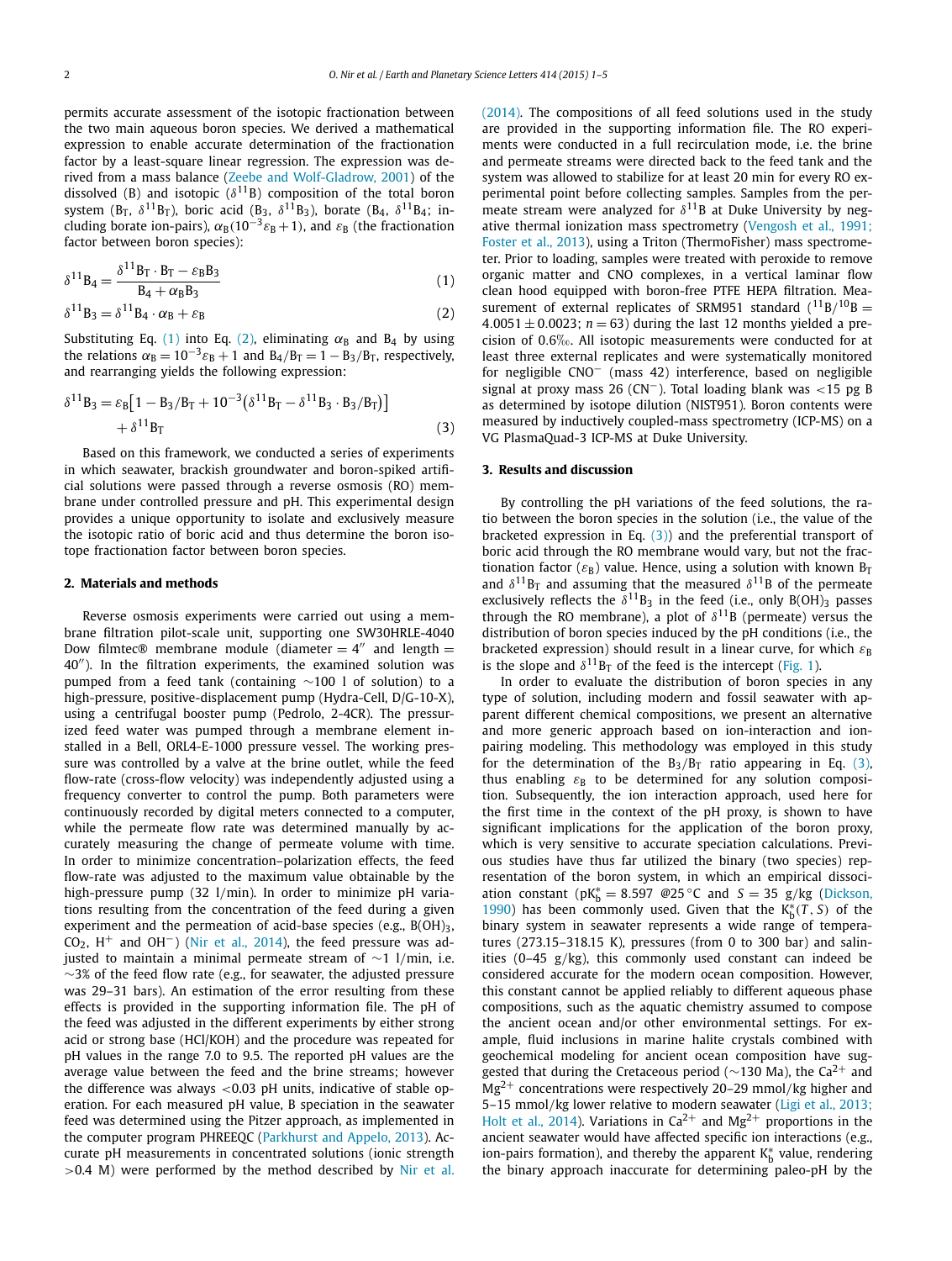<span id="page-2-0"></span>

**Fig. 1.** Boron isotope ratios of boric acid  $(\delta^{11}B_3)$  versus the fraction of aquatic boron species, determined by mass-balance calculations (Eq. [\(3\)\)](#page-1-0). The slopes of the linear correlations, which were obtained from transport of seawater and synthetic solutions at varying feed pH through reverse osmosis membrane, determine the fractionation factor of the isotopic exchange between boron species. The leastsquares linear regression coefficients and their associated 95% confidence intervals were determined using all measurements. The upper trend-line  $(n = 92)$  represents results of Mediterranean seawater (seawater and seawater  $+$  Ca) and coastal brackish groundwater. The bottom trend-line  $(n = 55)$  represents results of synthetic ionic solutions, to which a boron solution was added. The average feed  $\delta^{11}$ B values for the natural  $(n = 6)$  and synthetic  $(n = 2)$  feed solutions are also presented.

 $\delta^{11}$ B proxy. Furthermore, the seawater pH scale (pH<sub>T</sub>), in which  $\rm pK^*_B$  was developed, is directly related to the concentrations of hydronium ions only for modern-ocean sulfate concentration. Since relative sulfate concentrations varied significantly over geological time (Holt et al., [2014\)](#page-3-0), the modern seawater pH scale, and hence pK<sub>₿</sub>, cannot be used for paleo-pH studies.

Instead, we propose using a general thermodynamics-based aqueous model, which covers the whole range of ionic compositions known to exist in the ancient and modern oceans. Currently, the best available model for determining aqueous-species speciation in a general fashion relies on a combination of the Pitzer ion-interaction approach and ion-pairs formation [\(Harvie](#page-3-0) et al., [1984\)](#page-3-0). Within this model, the total B concentration in seawater is represented by four species, rather than two:  $B(OH)_4^-$ ,  $MgB(OH)_4^+$ ,  $\text{CaB(OH)}_{4}^{+}$ , and B(OH)<sub>3</sub> (Felmy and [Weare,](#page-3-0) 1986). Other species, such as  $B_3O_3(OH)_4^-$  and  $B_4O_5(OH)_4^{-2}$ , also form but are negligible at typical seawater B concentrations. Applying this model, using the software PHREEQC [\(Parkhurst](#page-4-0) and Appelo, 2013) to the paleopH proxy is shown here to increase both the accuracy and general utility of the methodology.

The boron fractionation factor was computed from the linear regression slope (Eq. [\(3\)\)](#page-1-0), illustrated in Fig. 1. RO separation of seawater and coastal brackish groundwater (upper trend line in Fig. 1), yielded  $\varepsilon_B = 26.0\%$ <sub>0</sub> $\pm$  1.0, which is consistent with theoretical values (Klochko et al., [2006; Liu](#page-3-0) and Tossell, 2005; [Zeebe,](#page-3-0) 2005). This directly measured  $\varepsilon_{\rm B}$  value is significantly higher than the previously estimated value of 19.4<sup>% [\(Kakihana](#page-3-0) et</sup> al., [1977\)](#page-3-0) and slightly lower than the previously reported empirical value (27.2 $\%$ <sub>0</sub> $\pm$ 0.6) [\(Klochko](#page-3-0) et al., 2006). A practically identical  $\varepsilon_{\rm B}$ value was obtained from applying the method for solutions with different ionic composition and  $\delta^{11}$ B (lower line in Fig. 1). The consistency in  $\varepsilon_{\rm B}$  values among the different solutions with different isotopic ratios implies no compositional effect on the fractionation factor, confirming the validity of the new methodology and the empirical value.

The measured  $\delta^{11}$ B in the feed seawater and artificial solutions were 0.9‰ to 1.4‰ higher than the  $\delta^{11}B_T$  value predicted by the regression intercepts for both types of experiments. This offset is probably due to systematic errors in both pH measurements (affecting boron speciation) and isotopic measurements. Systematic errors, however, have no effect on the slope, thus the uncertainty associated with the measured  $\varepsilon_B$  probably relates to the analytical precision of *δ*11B measurements (see further discussion in Supporting Information).

The consistency in the  $\varepsilon_B$  values obtained in this study for different solutions and different pH calibration procedures confirms the validity and generality of the employed speciation model. This generality is notably lacking in previous  $\delta^{11}$ B pH-proxy studies. To demonstrate the effect of different water chemistry conditions on the reconstructed pH, we plotted  $\delta^{11}B_4$  (assumed to reflect  $\delta^{11}B_4$ measured in  $CaCO<sub>3</sub>$ ) as function of pH for two different oceanic compositions that presumably existed in different geological times. The obtained curves [\(Fig. 2\)](#page-3-0) were compared to the modern ocean composition. The Pitzer model was used for determining the boric acid to total boron ratio ( $B_3/B_T$ ) required for the  $\delta^{11}B_4$  calculation. We show that the  $pH-\delta^{11}B_4$  curves are indeed affected by changes in seawater chemistry in different geological times [\(Fig. 2\)](#page-3-0). The theoretical pH of Mid-Cretaceous ocean was ~0.14‰ lower than that of the mid-Neogene ocean for a given  $\delta^{11}B_4$  value. This deviation is a result of higher  $Ca^{2+}$  and  $Mg^{2+}$  concentrations in the Middle Cretaceous seawater compared to the Middle Neogene ocean, as inferred from halite fluid inclusions (Holt et al., [2014\)](#page-3-0). As mentioned, both  $Ca^{2+}$  and Mg<sup>2+</sup> affect boron species distribution by interacting with the borate anion. However, since the  $CaB(OH)<sub>4</sub><sup>+</sup>$ ion-pair is more stable (has a larger stability constant), it has a more pronounced effect on boron speciation. This explains the deviation (approximately 0.07 pH units) between the curves representing modern seawater, seawater characterized by higher  $Mg^{2+}$ and lower  $Ca^{2+}$  ("Aragonite Sea"), and seawater characterized by higher Ca<sup>2+</sup> and lower Mg<sup>2+</sup> ("Calcite Sea" in the Mid-Cretaceous ocean). These pH changes infer different atmospheric  $CO<sub>2</sub>$ ; a deviation of 0.1 pH unit translates into a difference of 27% (at pH ∼ 7*.*0) and 33% (at pH  $\sim$  8.0) in the CO<sub>2(aq)</sub> concentrations determined by the  $\delta^{11}$ B proxy [\(Fig. 2\)](#page-3-0), and thereby also in the simulated CO<sub>2(g)</sub>.

By establishing an independent and direct measurement of the boron isotope fractionation factor we confirmed recent theoretical and experimental high estimations of  $\varepsilon_{\rm B}$  (26 $\%$  to 27.2 $\%$ ) (Klochko et al., 2006; Liu and Tossell, 2005; Zeebe, [2005; Rustad](#page-3-0) et al., [2010\)](#page-3-0), resolving the literature dispute [\(Pagani](#page-4-0) et al., 2005; [Hönisch](#page-4-0) et al., 2007) on the interpretation of *δ*11B data from carbonate skeletons over the geological time. While the relatively high *δ*11B of aragonite corals corresponds to an apparent boron-species fractionation magnitude of  $\varepsilon_B \sim 20\%$  [\(Hönisch](#page-3-0) et al., 2007), the boron isotopic ratios of calcitic benthic foraminifera are consistent with  $\varepsilon_{\rm B}$  ~ 26–27‰ (Hönisch et al., [2008; Rae](#page-3-0) et al., 2011), whereas calcitic planktonic foraminifera reflect intermediate values [\(Sanyal](#page-4-0) et al., [1996;](#page-4-0) [Henehan](#page-3-0) et al., 2013). The only available inorganic calcite precipitation experiment [\(Sanyal](#page-4-0) et al., 2000) showed dependency of  $\delta^{11}$ B in calcite with pH that follows trend-wise, but is not identical to  $ε_B$  of ∼25–27‰.

In addition to the application of the paleo-pH reconstruction of the ocean, the direct determination of the magnitude of the boron isotope fractionation factor between aqueous boron species has nu-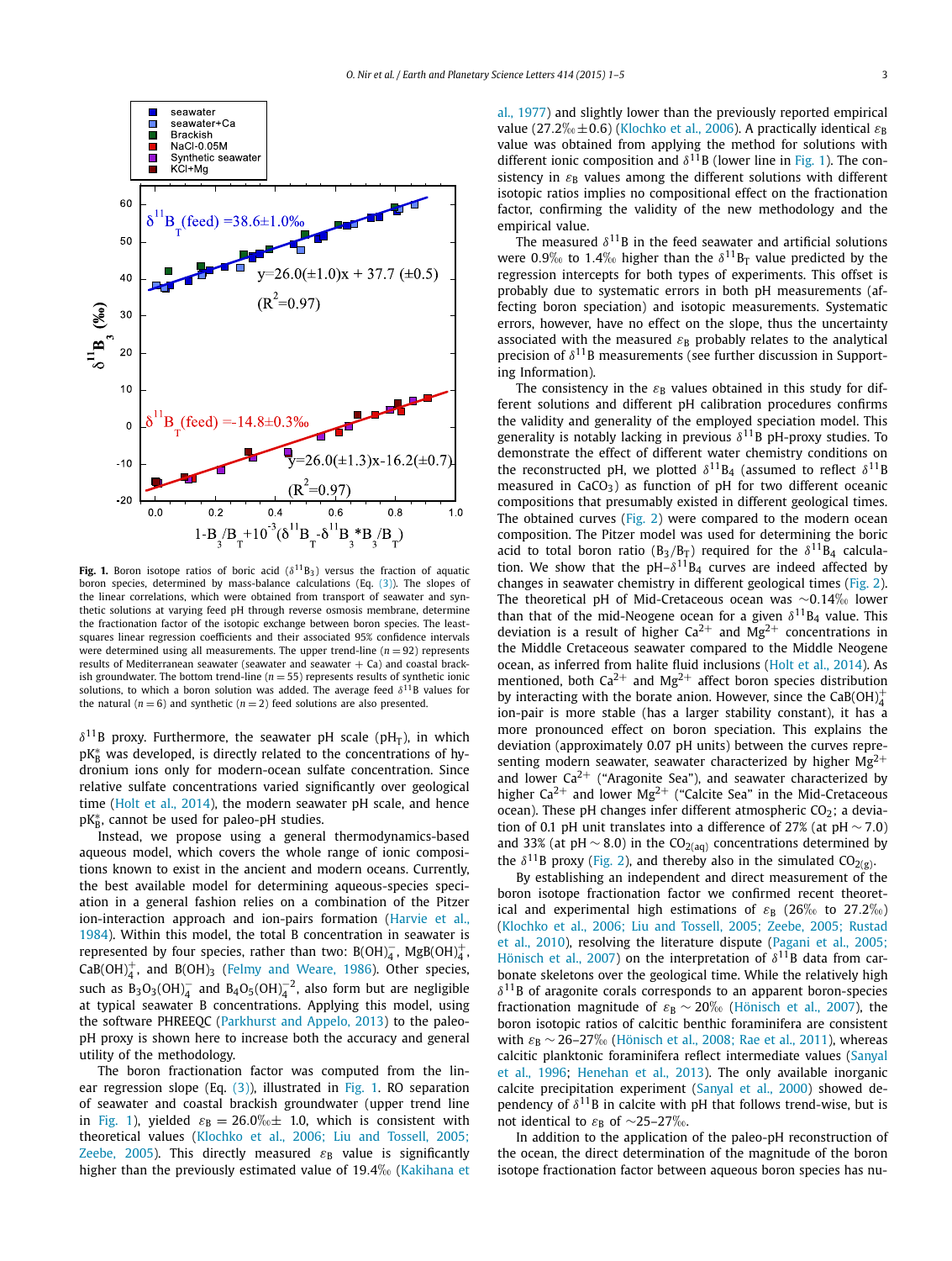<span id="page-3-0"></span>

**Fig. 2.**  $\delta^{11}B_4$  versus pH, calculated for (a) standard modern seawater (S = 35 $\%$ <sub>0</sub>,  $[Ca] = 10$  mM,  $[Mg^{2+}] = 54$  mM,  $SO_4^{2-} = 29$  mM; blue line); (b) seawater with higher Ca<sup>2+</sup> concentration (39 mM) lower SO<sup>2−</sup> concentration (8 mM) representing the Middle Cretaceous ocean (red line); and (c) seawater with lower concentrations of  $Ca^{2+}$  (7 mM) and Mg<sup>2+</sup> (26 mM), representing the Middle Neogene ocean (black line). pH is reported in the Macinnes activity scale employed in the Pitzer implementation of PHREEQC software (∼0*.*19 higher than the "Total" pH scale). Calculations were based on boron isotope ratio of modern seawater ( $\delta^{11}B_T = 39.5\%$ ) and the new isotopic fractionation factor determined in this study ( $\varepsilon_B = 26.0\%$ ). The inserted box illustrates that different reconstructed pH obtained for the three solutions in a given  $\delta$ <sup>11</sup>B<sub>4</sub> infer different reconstructed CO<sub>2</sub> of a magnitude of ∼21%.

merous geochemical and environmental implications. For example, boron isotope ratios have been used as a unique tracer to evaluate evaporation of seawater [\(Vengosh](#page-4-0) et al., 1992), domestic wastewater contamination and seawater intrusion [\(Vengosh](#page-4-0) et al., 1994), RO modification of seawater (Kloppmann et al., 2008), coal ash contamination (Ruhl et al., [2014\)](#page-4-0), and the migration of hydraulic fracturing fluids in the environment [\(Warner](#page-4-0) et al., 2014), among many other regional groundwater studies [\(Vengosh,](#page-4-0) 2013). In most cases, the reactivity of dissolved boron with aquifer solids (e.g., clay minerals), particularly under saline conditions [\(Vengosh,](#page-4-0) 2013) causes selective uptake of  $^{10}$ B and consequently  $^{11}$ B enrichment in the residual solution. Given that  $^{10}B(OH)_4^-$  incorporates selectively onto adsorbed sites on solids, an isotopic fractionation value of  $26.0 \pm 1.0\%$  should be used in future studies assessing possible modification of boron isotopic composition from the original isotopic ratios.

In conclusion, generating independent empirical data and resolving the debate over the magnitude of the boron isotope fractionation (Pagani et al., [2005; Hönisch](#page-4-0) et al., 2007), combined with the accurate determination of boron species through the Pitzerbased ion-interaction and ion-pairing geochemical model, opens new potential for improvements in reconstruction of paleo-pH of the ocean and atmospheric  $CO<sub>2</sub>$  in the geological record. In particular, the new findings provide improved tools to delineate between selective and exclusive incorporation of borate species in carbonate minerals [\(Sanyal](#page-4-0) et al., 2000) and biological offsets (i.e. vital effects) from thermodynamic isotopic fractionation of boron species (Klochko et al., 2009).

#### **Acknowledgements**

We thank the editor, three anonymous reviewers, and Emily Klein (Duke University) for their constructive comments on the manuscript. This project was partially funded by the Israel Science Foundation (#163/14). O.N. was supported by the Rieger-JNF Fellowship for environmental studies.

#### **Appendix A. Supplementary material**

Supplementary material related to this article can be found online at <http://dx.doi.org/10.1016/j.epsl.2015.01.006>.

#### **References**

- Dickson, A.G., 1990. [Thermodynamics](http://refhub.elsevier.com/S0012-821X(15)00019-9/bib44696331393930s1) of the dissociation of boric acid in synthetic seawater from 273.15 to 318.15 K. Deep-Sea Res., A, [Oceanogr.](http://refhub.elsevier.com/S0012-821X(15)00019-9/bib44696331393930s1) Res. Pap. 37, [755–766.](http://refhub.elsevier.com/S0012-821X(15)00019-9/bib44696331393930s1)
- Felmy, A.R., Weare, J.H., 1986. The [prediction](http://refhub.elsevier.com/S0012-821X(15)00019-9/bib46656C57656131393836s1) of borate mineral equilibria in natural waters: application to Searles lake, California. Geochim. [Cosmochim.](http://refhub.elsevier.com/S0012-821X(15)00019-9/bib46656C57656131393836s1) Acta 50, [2771–2783.](http://refhub.elsevier.com/S0012-821X(15)00019-9/bib46656C57656131393836s1)
- Foster, G.L., Hönisch, B., Paris, G., Dwyer, G.S., Rae, J.W.B., Elliott, T., [Gaillardet,](http://refhub.elsevier.com/S0012-821X(15)00019-9/bib466F736574616C32303133s1) J., Hemming, N.G., Louvat, P., Vengosh, A., 2013. [Interlaboratory](http://refhub.elsevier.com/S0012-821X(15)00019-9/bib466F736574616C32303133s1) comparison of boron isotope analyses of boric acid, seawater and marine CaCO<sub>3</sub> by [MC-ICPMS](http://refhub.elsevier.com/S0012-821X(15)00019-9/bib466F736574616C32303133s1) and NTIMS. Chem. [Geol. 358,](http://refhub.elsevier.com/S0012-821X(15)00019-9/bib466F736574616C32303133s1) 1–14.
- Harvie, C.E., Møller, N., Weare, J.H., 1984. The prediction of mineral [solubilities](http://refhub.elsevier.com/S0012-821X(15)00019-9/bib4861726574616C31393834s1) in natural waters: the Na-K-Mg-Ca-H-Cl-SO<sub>4</sub>-OH-HCO<sub>3</sub>-CO<sub>3</sub>-CO<sub>2</sub>-H<sub>2</sub>O system to high ionic strengths at 25 °C. Geochim. [Cosmochim.](http://refhub.elsevier.com/S0012-821X(15)00019-9/bib4861726574616C31393834s1) Acta 48, 723-751.
- Hemming, N.G., Hanson, G.N., 1992. Boron isotopic composition and [concentration](http://refhub.elsevier.com/S0012-821X(15)00019-9/bib48656D48616E31393932s1) in modern marine carbonates. Geochim. [Cosmochim.](http://refhub.elsevier.com/S0012-821X(15)00019-9/bib48656D48616E31393932s1) Acta 56, 537–543.
- [Henehan,](http://refhub.elsevier.com/S0012-821X(15)00019-9/bib48656E6574616C32303133s1) M.J., Rae, J.W.B., Foster, G.L., Erez, J., Prentice, K.C., Kucera, M., Bostock, H.C., [Martínez-Botí,](http://refhub.elsevier.com/S0012-821X(15)00019-9/bib48656E6574616C32303133s1) M.A., Milton, J.A., Wilson, P.A., Marshall, B.J., Elliott, T., 2013. Calibration of the boron isotope proxy in the planktonic [foraminifera](http://refhub.elsevier.com/S0012-821X(15)00019-9/bib48656E6574616C32303133s1) Globigerinoides Ruber for use in palaeo-CO<sub>2</sub> [reconstruction.](http://refhub.elsevier.com/S0012-821X(15)00019-9/bib48656E6574616C32303133s1) Earth Planet. Sci. Lett. 364, [111–122.](http://refhub.elsevier.com/S0012-821X(15)00019-9/bib48656E6574616C32303133s1)
- Holt, N.M., García-Veigas, J., Lowenstein, T.K., Giles, P.S., [Williams-Stroud,](http://refhub.elsevier.com/S0012-821X(15)00019-9/bib486F6C6574616C32303134s1) S., 2014. The major-ion composition of [carboniferous](http://refhub.elsevier.com/S0012-821X(15)00019-9/bib486F6C6574616C32303134s1) seawater. Geochim. Cosmochim. [Acta 134,](http://refhub.elsevier.com/S0012-821X(15)00019-9/bib486F6C6574616C32303134s1) 317–334.
- Hönisch, B., Hemming, N.G., Loose, B., 2007. Comment on "A critical [evaluation](http://refhub.elsevier.com/S0012-821X(15)00019-9/bib486F6E6574616C32303037s1) of the boron [isotope-pH](http://refhub.elsevier.com/S0012-821X(15)00019-9/bib486F6E6574616C32303037s1) proxy: the accuracy of ancient ocean pH estimates". In: Pagani, M., [Lemarchand,](http://refhub.elsevier.com/S0012-821X(15)00019-9/bib486F6E6574616C32303037s1) D., Spivack, A., J., Gaillardet (Eds.), Geochim. Cosmochim. Acta 71, [1636–1641.](http://refhub.elsevier.com/S0012-821X(15)00019-9/bib486F6E6574616C32303037s1)
- Hönisch, B., Bickert, T., Hemming, N.G., 2008. Modern and [pleistocene](http://refhub.elsevier.com/S0012-821X(15)00019-9/bib486F6E6574616C32303038s1) boron isotope composition of the benthic foraminifer cibicidoides [wuellerstorfi.](http://refhub.elsevier.com/S0012-821X(15)00019-9/bib486F6E6574616C32303038s1) Earth Planet. Sci. [Lett. 272,](http://refhub.elsevier.com/S0012-821X(15)00019-9/bib486F6E6574616C32303038s1) 309–318.
- Honisch, B., Hemming, N.G., Archer, D., Siddall, M., McManus, J.F., 2009. [Atmospheric](http://refhub.elsevier.com/S0012-821X(15)00019-9/bib486F6E6574616C32303039s1) carbon dioxide concentration across the [mid-Pleistocene](http://refhub.elsevier.com/S0012-821X(15)00019-9/bib486F6E6574616C32303039s1) transition. Science 324, [1551–1554.](http://refhub.elsevier.com/S0012-821X(15)00019-9/bib486F6E6574616C32303039s1)
- Kakihana, H., Kotaka, M., Satoh, S., Nomura, M., Okamoto, M., 1977. [Fundamen](http://refhub.elsevier.com/S0012-821X(15)00019-9/bib4B616B6574616C31393737s1)tal studies on the [ion-exchange](http://refhub.elsevier.com/S0012-821X(15)00019-9/bib4B616B6574616C31393737s1) separation of boron isotopes. Bull. Chem. Soc. Jpn. 50, [158–163.](http://refhub.elsevier.com/S0012-821X(15)00019-9/bib4B616B6574616C31393737s1)
- Klochko, K., Kaufman, A.J., Yao, W., Byrne, R.H., Tossell, J.A., 2006. [Experimental](http://refhub.elsevier.com/S0012-821X(15)00019-9/bib4B6C6F6574616C32303036s1) measurement of boron isotope [fractionation](http://refhub.elsevier.com/S0012-821X(15)00019-9/bib4B6C6F6574616C32303036s1) in seawater. Earth Planet. Sci. Lett. 248, [276–285.](http://refhub.elsevier.com/S0012-821X(15)00019-9/bib4B6C6F6574616C32303036s1)
- Klochko, K., Cody, G.D., Tossell, J.A., Dera, P., Kaufman, A.J., 2009. [Re-evaluating](http://refhub.elsevier.com/S0012-821X(15)00019-9/bib4B6C6F6574616C32303039s1) boron speciation in biogenic calcite and aragonite using <sup>11</sup>B MAS NMR. Geochim. Cosmochim. Acta 73, [1890–1900.](http://refhub.elsevier.com/S0012-821X(15)00019-9/bib4B6C6F6574616C32303039s1)
- Kloppmann, W., Vengosh, A., Guerrot, K., Millot, R., [Parnkaratov,](http://refhub.elsevier.com/S0012-821X(15)00019-9/bib4B6C6F6574616C32303038s1) I., 2008. Isotope and ion selectivity in reverse osmosis [desalination:](http://refhub.elsevier.com/S0012-821X(15)00019-9/bib4B6C6F6574616C32303038s1) geochemical tracers for manmade freshwater. Environ. Sci. [Technol. 42,](http://refhub.elsevier.com/S0012-821X(15)00019-9/bib4B6C6F6574616C32303038s1) 4723–4731.
- Ligi, M., Bonatti, E., Cuffaro, M., Brunelli, D., 2013. [Post-Mesozoic](http://refhub.elsevier.com/S0012-821X(15)00019-9/bib4C69676574616C32303133s1) rapid increase of seawater Mg/Ca due to enhanced [mantle-seawater](http://refhub.elsevier.com/S0012-821X(15)00019-9/bib4C69676574616C32303133s1) interaction. Sci. Rep. 3, 2752.
- Liu, Y., Tossell, J.A., 2005. Ab initio molecular orbital [calculations](http://refhub.elsevier.com/S0012-821X(15)00019-9/bib4C6975546F7332303035s1) for boron isotope [fractionations](http://refhub.elsevier.com/S0012-821X(15)00019-9/bib4C6975546F7332303035s1) on boric acids and borates. Geochim. Cosmochim. Acta 69, [3995–4006.](http://refhub.elsevier.com/S0012-821X(15)00019-9/bib4C6975546F7332303035s1)
- Nir, O., Marvin, E., Lahav, O., 2014. Accurate and [self-consistent](http://refhub.elsevier.com/S0012-821X(15)00019-9/bib4E69726574616C32303134s1) procedure for determining pH in seawater desalination brines and its [manifestation](http://refhub.elsevier.com/S0012-821X(15)00019-9/bib4E69726574616C32303134s1) in reverse osmosis [modeling.](http://refhub.elsevier.com/S0012-821X(15)00019-9/bib4E69726574616C32303134s1) Water Res. 64, 187–195.
- Oi, T., 2000. [Calculations](http://refhub.elsevier.com/S0012-821X(15)00019-9/bib4F6932303030s1) of reduced partition function ratios of monomeric and dimeric boric acids and borates by the ab initio [molecular](http://refhub.elsevier.com/S0012-821X(15)00019-9/bib4F6932303030s1) orbital theory. J. Nucl. Sci. [Technol. 37](http://refhub.elsevier.com/S0012-821X(15)00019-9/bib4F6932303030s1) (2), 166–172.